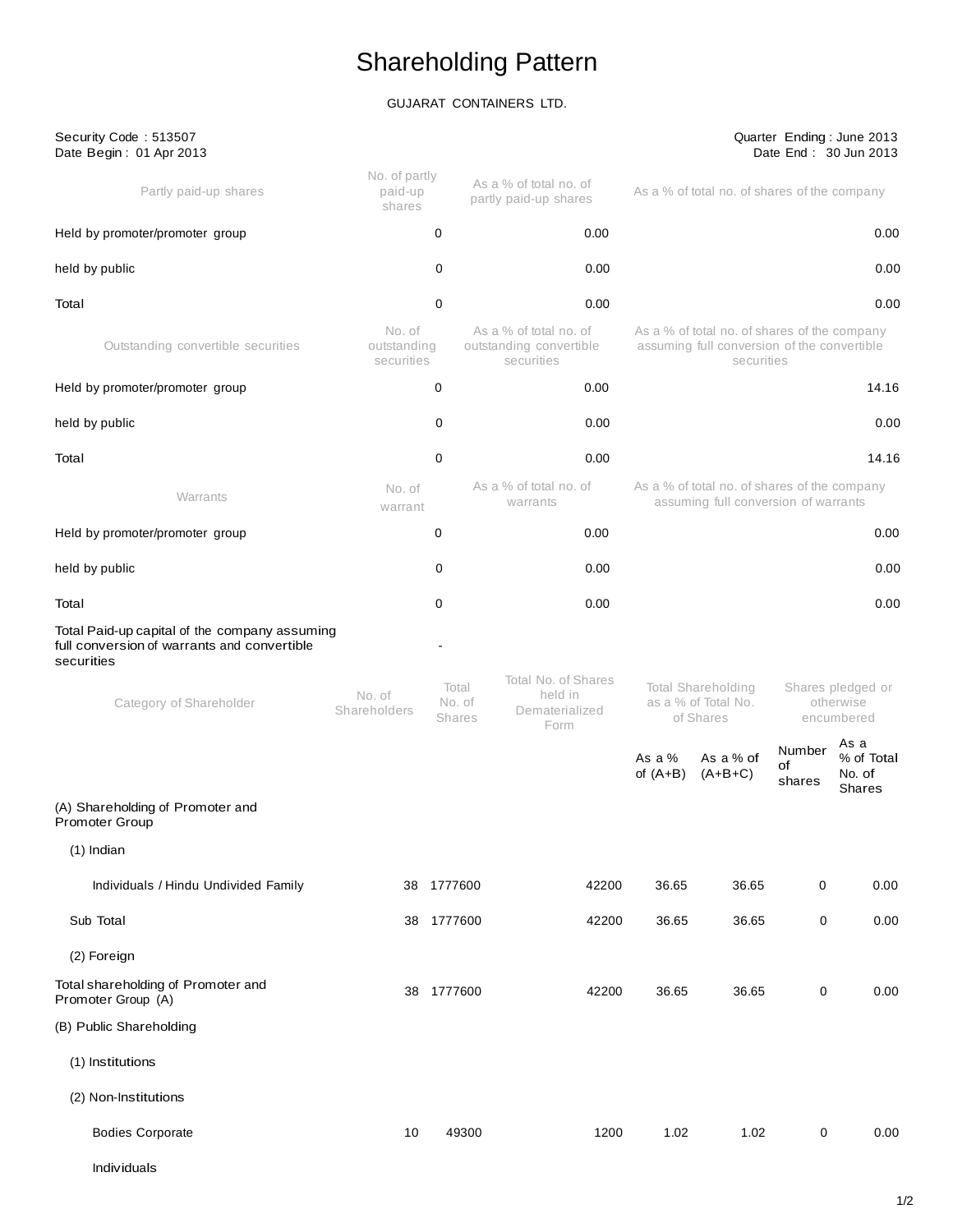| Individual shareholders holding<br>nominal share capital up to Rs. 1 lakh                  |             | 10276 2281500 | 25600       | 47.04  | 47.04  | $\mathbf 0$ | 0.00 |
|--------------------------------------------------------------------------------------------|-------------|---------------|-------------|--------|--------|-------------|------|
| Individual shareholders holding<br>nominal share capital in excess of Rs. 1 lakh           | 3           | 705300        | 0           | 14.54  | 14.54  | 0           | 0.00 |
| Any Others (Specify)                                                                       | 117         | 36300         | 1500        | 0.75   | 0.75   | 0           | 0.00 |
| Non Resident Indians                                                                       | 116         | 35600         | 800         | 0.73   | 0.73   | 0           | 0.00 |
| <b>Hindu Undivided Families</b>                                                            | 1           | 700           | 700         | 0.01   | 0.01   | 0           | 0.00 |
| Sub Total                                                                                  |             | 10406 3072400 | 28300       | 63.35  | 63.35  | 0           | 0.00 |
| Total Public shareholding (B)                                                              | 10406       | 3072400       | 28300       | 63.35  | 63.35  | 0           | 0.00 |
| Total $(A)+(B)$                                                                            | 10444       | 4850000       | 70500       | 100.00 | 100.00 | 0           | 0.00 |
| (C) Shares held by Custodians and against<br>which Depository Receipts have been<br>issued | 0           | 0             | 0           | 0.00   | 0.00   | 0           | 0.00 |
| (1)                                                                                        | $\mathbf 0$ | 0             | $\mathbf 0$ | 0.00   | 0.00   | 0           | 0.00 |
| (2)                                                                                        | $\mathbf 0$ | 0             | 0           | 0.00   | 0.00   | 0           | 0.00 |
| Sub Total                                                                                  | 0           | 0             | 0           | 0.00   | 0.00   | 0           | 0.00 |
| Total $(A)+(B)+(C)$                                                                        | 10444       | 4850000       | 70500       | 0.00   | 100.00 | 0           | 0.00 |

Notes:

1. For determining public shareholding for the purpose of Clause 40A

2. For definitions of Promoter and Promoter Group, refer to Clause 40A.

3. Public shareholding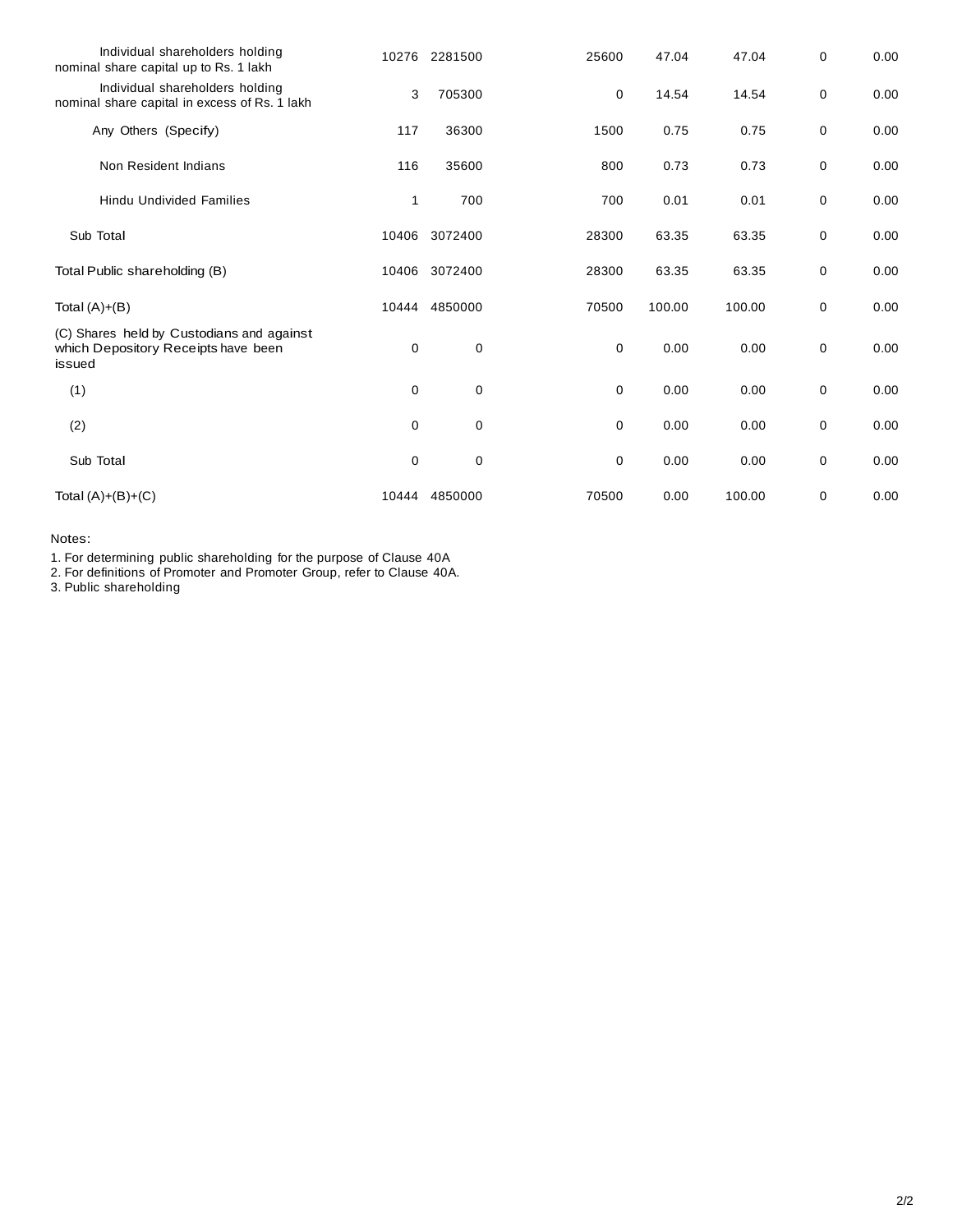#### Scrip Code : 513507 Quarter ending : June 2013

#### Shareholding of securities (including shares, warrants, convertible securities) of persons belonging to the category Promoter and Promoter Group

|                |                             | Details of Shares<br>held |                                                             |     | Encumbered shares (*) |                                                                                                |                                  | Details of warrants                                                    |                                               | Details of convertible<br>securities                                                 | Total shares (including<br>underlying shares<br>assuming full conversion<br>of warrants and<br>convertible securities) as<br>a % of diluted share<br>capital |
|----------------|-----------------------------|---------------------------|-------------------------------------------------------------|-----|-----------------------|------------------------------------------------------------------------------------------------|----------------------------------|------------------------------------------------------------------------|-----------------------------------------------|--------------------------------------------------------------------------------------|--------------------------------------------------------------------------------------------------------------------------------------------------------------|
| SI.No.         | Name of the<br>Shareholder  | No. of<br>Shares<br>held  | As a %<br>οf<br>grand<br>total<br>$(A) +$<br>$(B) +$<br>(C) | No. | As a<br>percentage    | As a<br>$%$ of<br>grand<br>total<br>$(A) +$<br>$(B) +$<br>$(C)$ of<br>sub-<br>clause<br>(I)(a) | Number<br>оf<br>warrants<br>held | As a %<br>total<br>number<br>of<br>warrants<br>of the<br>same<br>class | Numberof<br>convertible<br>securities<br>held | As a %<br>total<br>number of<br>convertible<br>securities<br>of the<br>same<br>class |                                                                                                                                                              |
| $\mathbf{1}$   | Kiran Shah                  | 9,64,400                  | 19.88                                                       | 0   | 0.00                  | 0.00                                                                                           | $\mathbf 0$                      | 0.00                                                                   | $\mathbf 0$                                   | 0.00                                                                                 | 0.00                                                                                                                                                         |
| $\overline{2}$ | Geeta K Shah                | 3,47,600                  | 7.17                                                        | 0   | 0.00                  | 0.00                                                                                           | 0                                | 0.00                                                                   | 0                                             | 0.00                                                                                 | 0.00                                                                                                                                                         |
| 3              | Kiran Shah                  | 80,000                    | 1.65                                                        | 0   | 0.00                  | 0.00                                                                                           | 0                                | 0.00                                                                   | $\pmb{0}$                                     | 0.00                                                                                 | 0.00                                                                                                                                                         |
| 4              | Kiran Arvindlal<br>Shah     | 50,000                    | 1.03                                                        | 0   | 0.00                  | 0.00                                                                                           | 0                                | 0.00                                                                   | $\mathbf 0$                                   | 0.00                                                                                 | 0.00                                                                                                                                                         |
| 5              | Pravin H Shah               | 43,300                    | 0.89                                                        | 0   | 0.00                  | 0.00                                                                                           | 0                                | 0.00                                                                   | 0                                             | 0.00                                                                                 | 0.00                                                                                                                                                         |
| 6              | Geeta Kiran<br>Shah         | 32,500                    | 0.67                                                        | 0   | 0.00                  | 0.00                                                                                           | 0                                | 0.00                                                                   | 0                                             | 0.00                                                                                 | 0.00                                                                                                                                                         |
| 7              | Pravin Hiralal<br>Shah      | 5,000                     | 0.10                                                        | 0   | 0.00                  | 0.00                                                                                           | 0                                | 0.00                                                                   | 0                                             | 0.00                                                                                 | 0.00                                                                                                                                                         |
| 8              | Pradip M Shah               | 4,500                     | 0.09                                                        | 0   | 0.00                  | 0.00                                                                                           | 0                                | 0.00                                                                   | $\pmb{0}$                                     | 0.00                                                                                 | 0.00                                                                                                                                                         |
| 9              | Geeta K Shah                | 1,100                     | 0.02                                                        | 0   | 0.00                  | 0.00                                                                                           | 0                                | 0.00                                                                   | 0                                             | 0.00                                                                                 | 0.00                                                                                                                                                         |
| 10             | Kiran Shah                  | 1,100                     | 0.02                                                        | 0   | 0.00                  | 0.00                                                                                           | 0                                | 0.00                                                                   | 0                                             | 0.00                                                                                 | 0.00                                                                                                                                                         |
| 11             | Pravin Shah                 | 1,100                     | 0.02                                                        | 0   | 0.00                  | 0.00                                                                                           | 0                                | 0.00                                                                   | $\mathbf 0$                                   | 0.00                                                                                 | 0.00                                                                                                                                                         |
| 12             | Minaxiben<br>Shah           | 900                       | 0.02                                                        | 0   | 0.00                  | 0.00                                                                                           | 0                                | 0.00                                                                   | $\mathbf 0$                                   | 0.00                                                                                 | 0.00                                                                                                                                                         |
| 13             | Arvindbhai<br>Shah          | 800                       | 0.02                                                        | 0   | 0.00                  | 0.00                                                                                           | 0                                | 0.00                                                                   | 0                                             | 0.00                                                                                 | 0.00                                                                                                                                                         |
| 14             | <b>Pravin Hiral</b><br>Shah | 500                       | 0.01                                                        | 0   | 0.00                  | 0.00                                                                                           | 0                                | 0.00                                                                   | $\mathbf 0$                                   | 0.00                                                                                 | 0.00                                                                                                                                                         |
| 15             | Pradipbhai<br>Shah          | 500                       | 0.01                                                        | 0   | 0.00                  | 0.00                                                                                           | 0                                | 0.00                                                                   | 0                                             | 0.00                                                                                 | 0.00                                                                                                                                                         |
| 16             | Geetadevi K<br>Shah         | 100                       | 0.00                                                        | 0   | 0.00                  | 0.00                                                                                           | 0                                | 0.00                                                                   | $\pmb{0}$                                     | 0.00                                                                                 | 0.00                                                                                                                                                         |
| 17             | Geetaben<br>Shah            | 100                       | 0.00                                                        | 0   | 0.00                  | 0.00                                                                                           | $\mathsf 0$                      | 0.00                                                                   | $\pmb{0}$                                     | 0.00                                                                                 | 0.00                                                                                                                                                         |
| 18             | Pradipkumar<br>Shah         | 100                       | 0.00                                                        | 0   | 0.00                  | 0.00                                                                                           | 0                                | 0.00                                                                   | $\pmb{0}$                                     | 0.00                                                                                 | 0.00                                                                                                                                                         |
| 19             | Shah Geeta<br>Devi Kiran    | 100                       | 0.00                                                        | 0   | 0.00                  | 0.00                                                                                           | 0                                | 0.00                                                                   | 0                                             | 0.00                                                                                 | 0.00                                                                                                                                                         |
| 20             | Shah Geeta<br>ben Kiran     | 100                       | 0.00                                                        | 0   | 0.00                  | 0.00                                                                                           | 0                                | 0.00                                                                   | $\pmb{0}$                                     | 0.00                                                                                 | 0.00                                                                                                                                                         |
| 21             | Shah Kiranray<br>Α          | 100                       | 0.00                                                        | 0   | 0.00                  | 0.00                                                                                           | $\mathbf 0$                      | 0.00                                                                   | 0                                             | 0.00                                                                                 | 0.00                                                                                                                                                         |
|                |                             |                           |                                                             |     |                       |                                                                                                |                                  |                                                                        |                                               |                                                                                      |                                                                                                                                                              |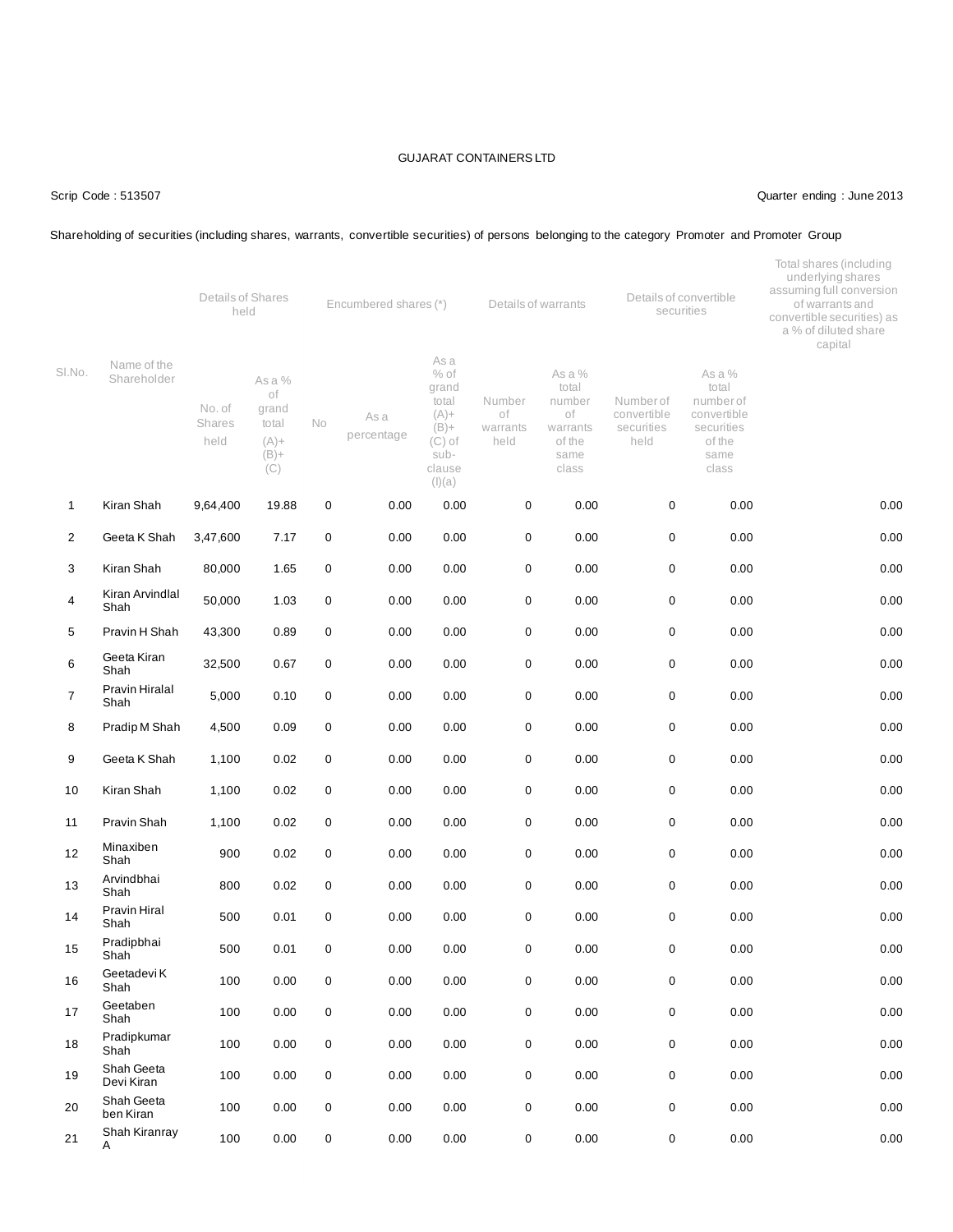| 22 | Shah Geeta               | 100       | 0.00  | 0           | 0.00 | 0.00 | 0           | 0.00 | 0 | 0.00 | 0.00 |
|----|--------------------------|-----------|-------|-------------|------|------|-------------|------|---|------|------|
| 23 | Geetakumari <<br>Shah    | 100       | 0.00  | $\mathbf 0$ | 0.00 | 0.00 | 0           | 0.00 | 0 | 0.00 | 0.00 |
| 24 | Geetagauri<br>Kiran Shah | 100       | 0.00  | 0           | 0.00 | 0.00 | $\pmb{0}$   | 0.00 | 0 | 0.00 | 0.00 |
| 25 | Geeta Devi K<br>Shah     | 100       | 0.00  | $\mathbf 0$ | 0.00 | 0.00 | $\pmb{0}$   | 0.00 | 0 | 0.00 | 0.00 |
| 26 | Geeta Kiran<br>Shah      | 100       | 0.00  | $\mathbf 0$ | 0.00 | 0.00 | $\pmb{0}$   | 0.00 | 0 | 0.00 | 0.00 |
| 27 | Geetagauri<br>Shah       | 100       | 0.00  | $\mathbf 0$ | 0.00 | 0.00 | $\pmb{0}$   | 0.00 | 0 | 0.00 | 0.00 |
| 28 | Kiranray A<br>Shah       | 100       | 0.00  | 0           | 0.00 | 0.00 | $\pmb{0}$   | 0.00 | 0 | 0.00 | 0.00 |
| 29 | Pradipbhai<br>Shah       | 100       | 0.00  | $\mathbf 0$ | 0.00 | 0.00 | $\pmb{0}$   | 0.00 | 0 | 0.00 | 0.00 |
| 30 | Pradipray<br>Shah        | 100       | 0.00  | $\mathbf 0$ | 0.00 | 0.00 | $\pmb{0}$   | 0.00 | 0 | 0.00 | 0.00 |
| 31 | Pradip Shah              | 100       | 0.00  | $\mathbf 0$ | 0.00 | 0.00 | $\pmb{0}$   | 0.00 | 0 | 0.00 | 0.00 |
| 32 | Pradipchandra<br>Shah    | 100       | 0.00  | $\mathbf 0$ | 0.00 | 0.00 | $\pmb{0}$   | 0.00 | 0 | 0.00 | 0.00 |
| 33 | Pradip Shah              | 100       | 0.00  | $\mathbf 0$ | 0.00 | 0.00 | $\pmb{0}$   | 0.00 | 0 | 0.00 | 0.00 |
| 34 | Geetadevi<br>Kiran Shah  | 100       | 0.00  | $\mathbf 0$ | 0.00 | 0.00 | $\pmb{0}$   | 0.00 | 0 | 0.00 | 0.00 |
| 35 | Geetaben<br>Shah         | 100       | 0.00  | $\mathbf 0$ | 0.00 | 0.00 | $\pmb{0}$   | 0.00 | 0 | 0.00 | 0.00 |
| 36 | Geeta K Shah             | 100       | 0.00  | 0           | 0.00 | 0.00 | $\pmb{0}$   | 0.00 | 0 | 0.00 | 0.00 |
| 37 | Neil Kiran<br>Shah       | 1,25,700  | 2.59  | $\mathbf 0$ | 0.00 | 0.00 | $\pmb{0}$   | 0.00 | 0 | 0.00 | 0.00 |
| 38 | Neha Vora                | 1,16,500  | 2.40  | $\mathbf 0$ | 0.00 | 0.00 | $\pmb{0}$   | 0.00 | 0 | 0.00 | 0.00 |
|    | Total                    | 17,77,600 | 36.65 | $\mathbf 0$ | 0.00 | 0.00 | $\mathbf 0$ | 0.00 | 0 | 0.00 | 0.00 |

(\*) The term encumbrance has the same meaning as assigned to it in regulation 28(3) of the SAST Regulations, 2011.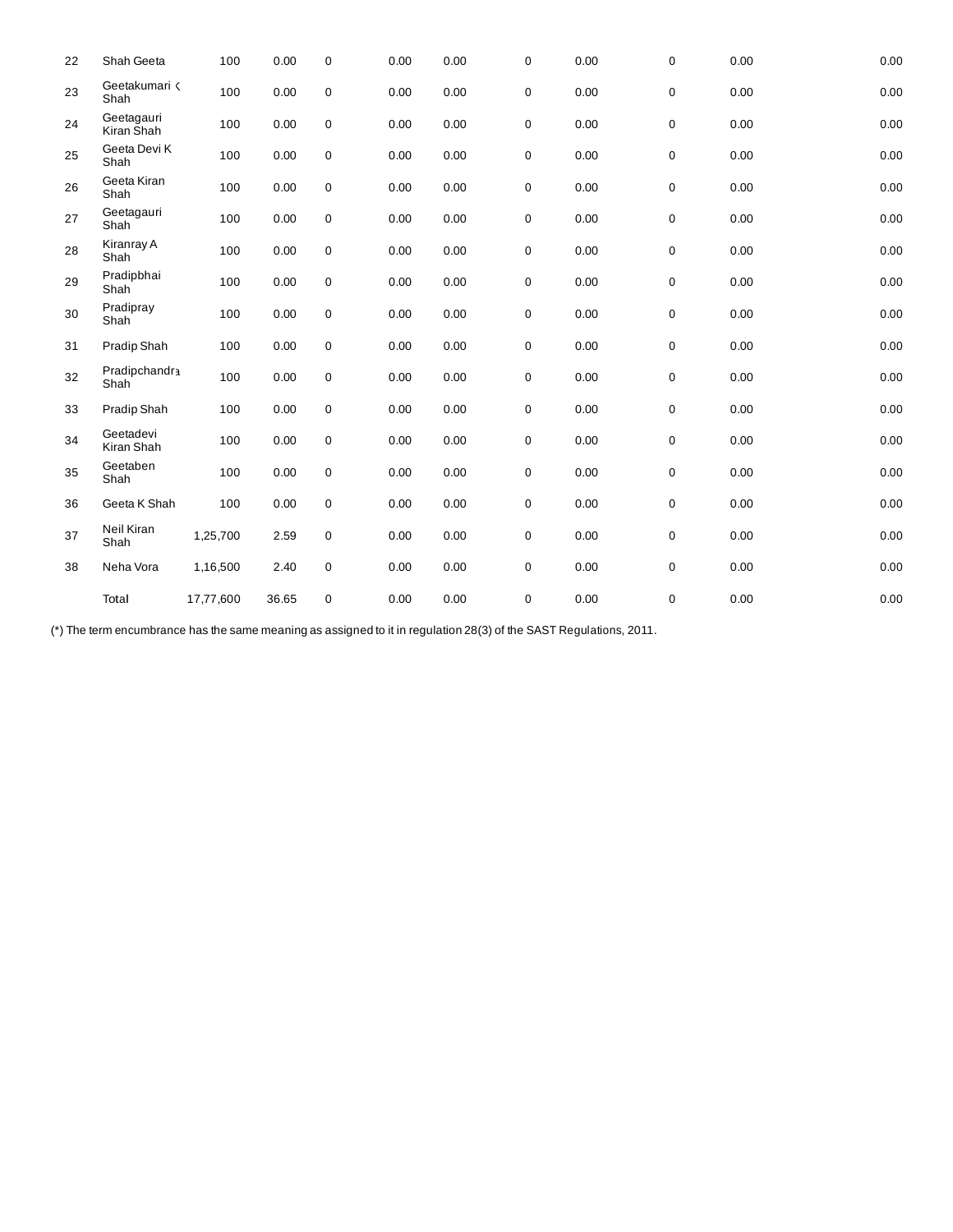#### Scrip Code : 513507 Quarter ending : June 2013

#### Shareholding of securities (including shares, warrants, convertible securities) of persons belonging to the category Public and holding more than 1% of the total number of shares

|     |                           |                       | <b>Shares</b>                    |                                  | Details of warrants                           |                                                | Details of convertible<br>securities                           | Total shares (including underlying                                         |      |
|-----|---------------------------|-----------------------|----------------------------------|----------------------------------|-----------------------------------------------|------------------------------------------------|----------------------------------------------------------------|----------------------------------------------------------------------------|------|
| No. | Shareholder               | <b>Shares</b><br>held | Total<br>No. of<br><b>Shares</b> | Number<br>οf<br>warrants<br>held | number of<br>warrants of<br>the same<br>class | Number of<br>convertible<br>securities<br>held | number of<br>convertible<br>securities of<br>the same<br>class | warrants and convertible<br>securities) as a % of diluted share<br>capital |      |
| 1   | Gajanand K<br>Malpani     | 480000                | 9.90                             | 0                                | 0.00                                          | 0                                              | 0.00                                                           |                                                                            | 0.00 |
| 2   | Laxminarayan<br>G Malpani | 170000                | 3.51                             | 0                                | 0.00                                          | 0                                              | 0.00                                                           |                                                                            | 0.00 |
| 3   | Willingdon<br>Cristian    | 55300                 | 1.14                             | 0                                | 0.00                                          | 0                                              | 0.00                                                           |                                                                            | 0.00 |
|     | Total                     | 705300                | 14.54                            | 0                                | 0.00                                          | 0                                              | 0.00                                                           |                                                                            | 0.00 |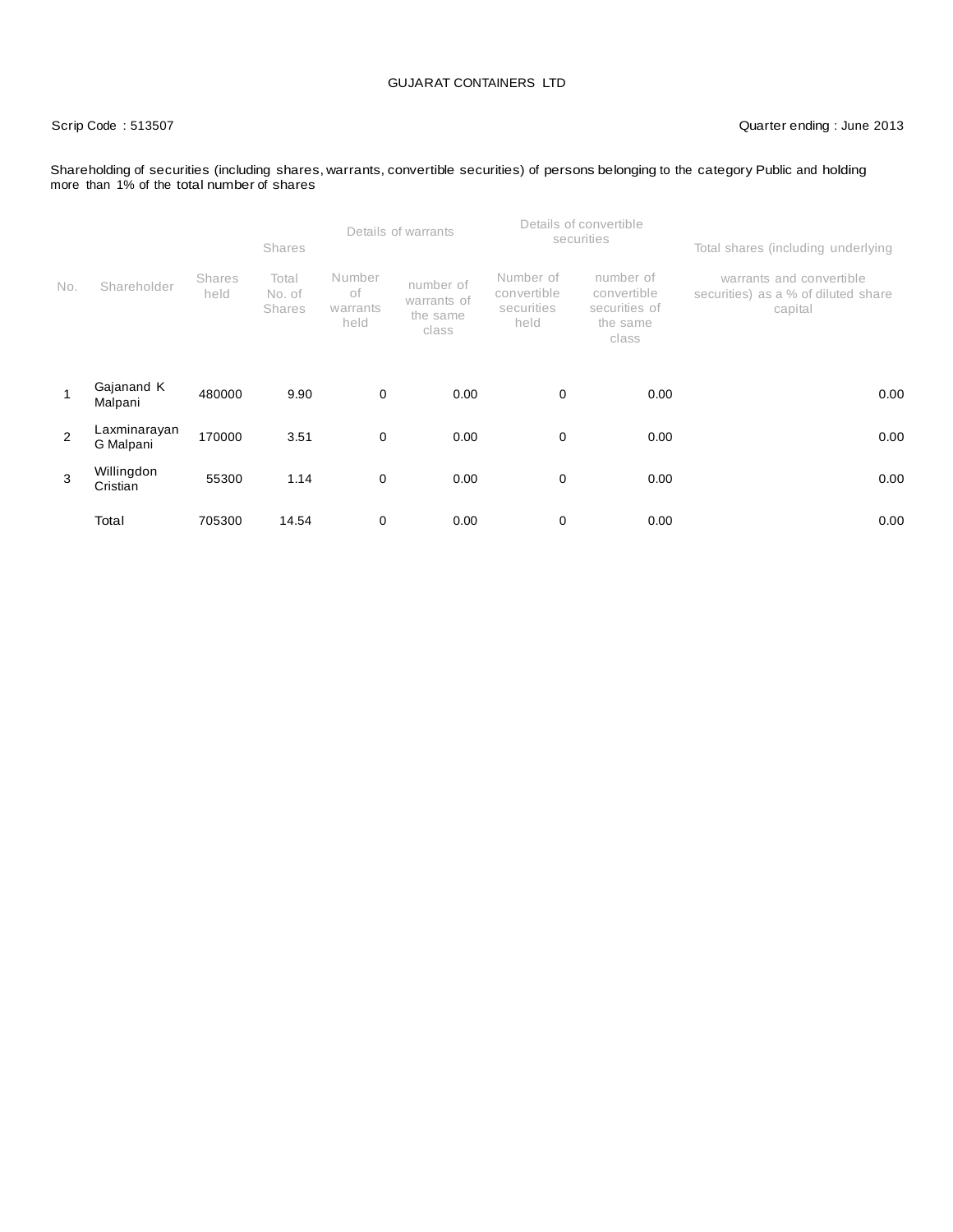Scrip Code : 513507 Quarter ending : June 2013

# Shareholding of securities (including shares, warrants, convertible securities) of persons (together with PAC) belonging to the category<br>"Public" and holding more than 5% of the total number of shares of the company

|            |                                                                                             |                         |                                                         |                          | Details of warrants                                                   |                                                | Details of convertible<br>securities                                            |                                                                                                                                                        |
|------------|---------------------------------------------------------------------------------------------|-------------------------|---------------------------------------------------------|--------------------------|-----------------------------------------------------------------------|------------------------------------------------|---------------------------------------------------------------------------------|--------------------------------------------------------------------------------------------------------------------------------------------------------|
| SI.<br>No. | Name(s) of the<br>shareholder(s) and<br>the Persons Acting in<br>Concert (PAC) with<br>them | No. of<br><b>Shares</b> | <b>Shares</b><br>as $%$<br>of Total<br>No. of<br>Shares | Number<br>оf<br>warrants | As a $%$<br>total<br>number of<br>warrants<br>of the<br>same<br>class | Number of<br>convertible<br>securities<br>held | % w.r.t total<br>number of<br>convertible<br>securities of<br>the same<br>class | Total shares (including<br>underlying shares assuming<br>full conversion of warrants and<br>convertible securities) as a %<br>of diluted share capital |
|            | Gajanand K Malpani                                                                          | 480000                  | 9.90                                                    | 0                        | 0.00                                                                  | $\mathbf 0$                                    | 0.00                                                                            | 0.00                                                                                                                                                   |
|            | Total                                                                                       | 480000                  | 9.90                                                    | 0                        | 0.00                                                                  | 0                                              | 0.00                                                                            | 0.00                                                                                                                                                   |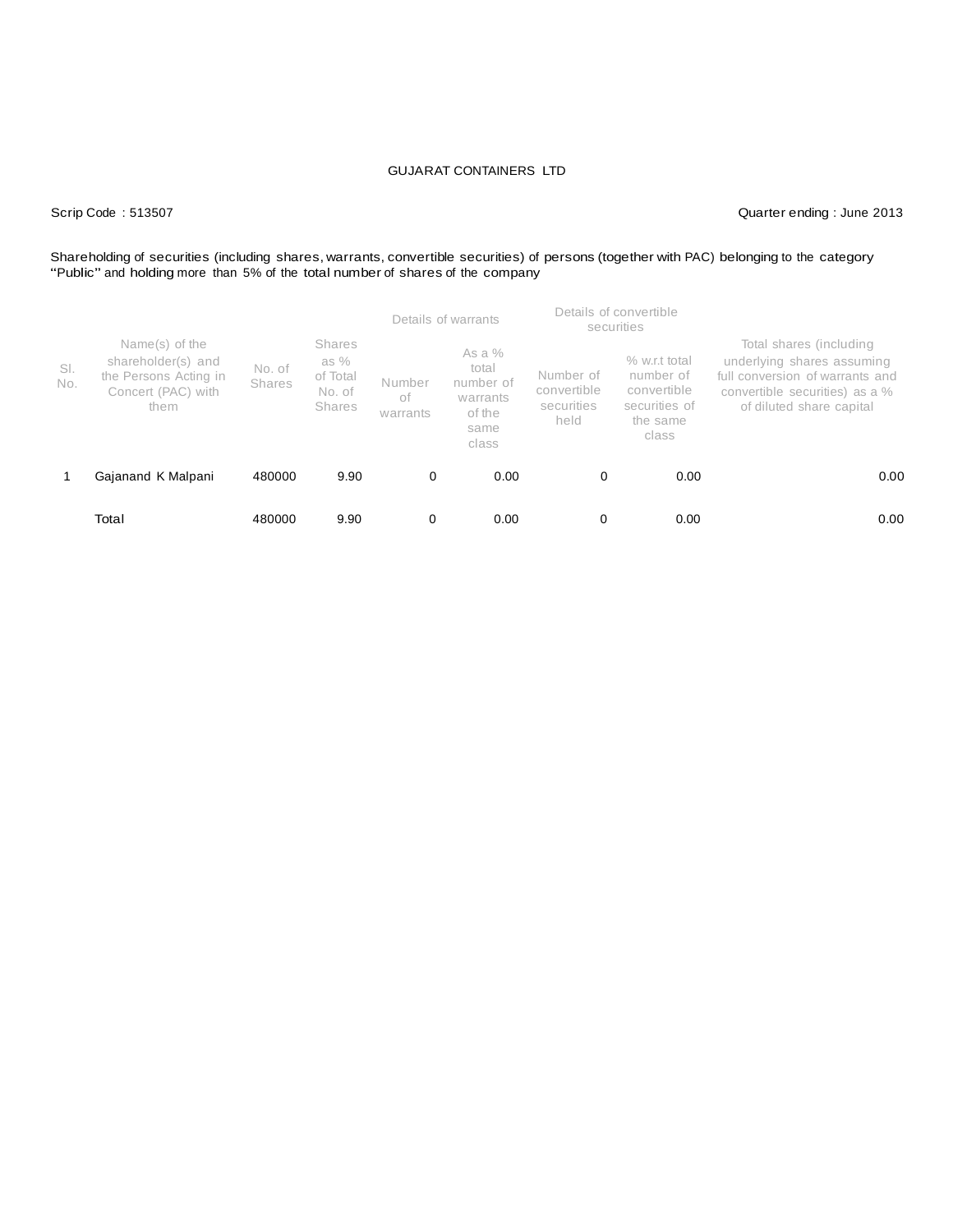#### Scrip Code : 513507 Quarter ending : June 2013

## Details of Locked-in Shares

| SI. No. | Name of the Shareholder | No. of Shares | Locked-in Shares as % of<br>Total No. of Shares |
|---------|-------------------------|---------------|-------------------------------------------------|
|         | Neil Shah               | 25,700        | 0.53                                            |
| 2       | Neha Vora               | 16,500        | 0.34                                            |
|         | Total                   | 42,200        | 0.87                                            |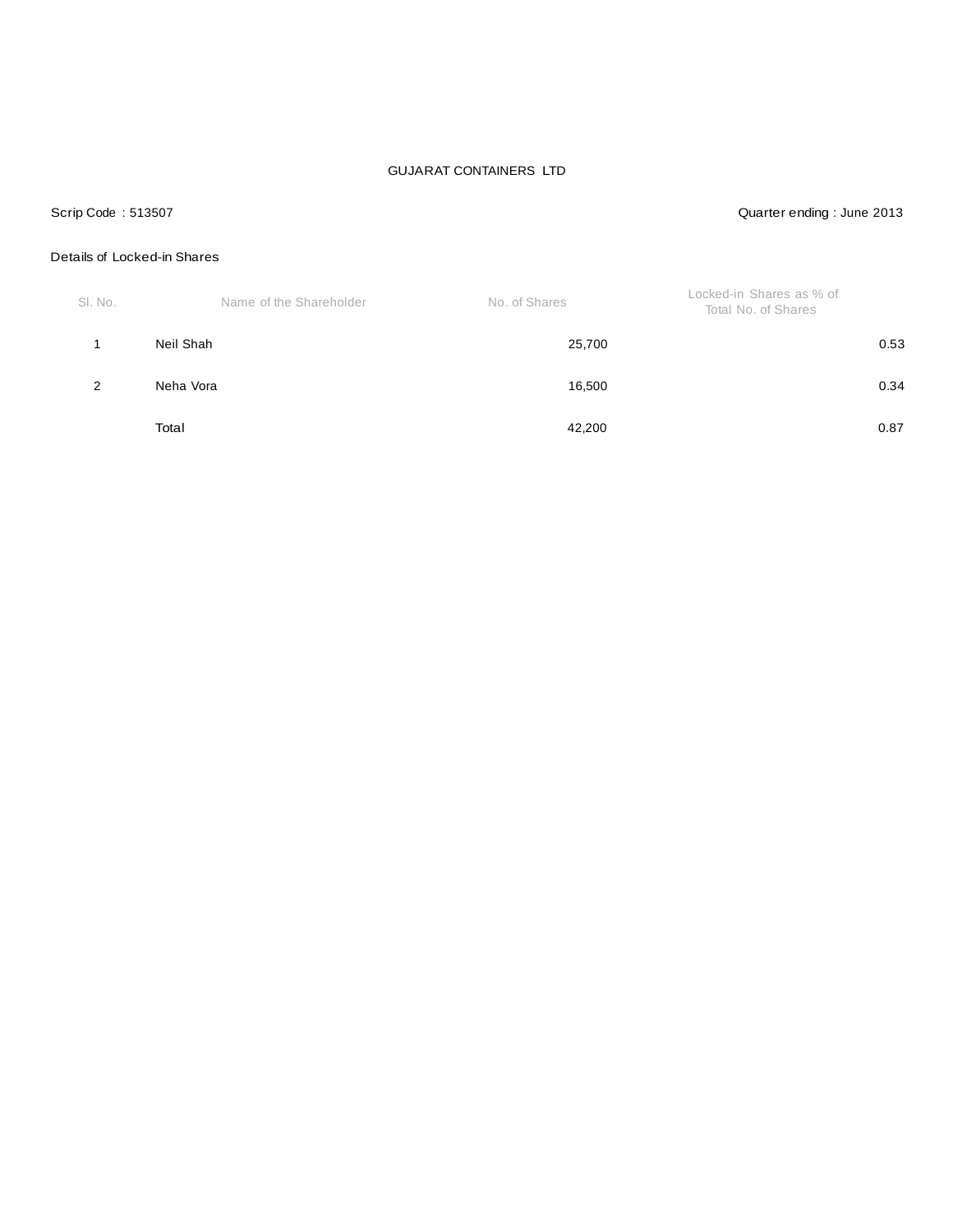#### Scrip Code : 513507 Quarter ending : June 2013

## Details of Depository Receipts (DRs)

| No. | Type of Outstanding DR (ADRs,<br>GDRs. SDRs. etc.) | No. of<br>Outstanding DRs | No. of Shares<br>Underlying<br>Outstanding DRs | Shares Underlying Outstanding DRs as % of<br>Total No. of Shares |
|-----|----------------------------------------------------|---------------------------|------------------------------------------------|------------------------------------------------------------------|
|-----|----------------------------------------------------|---------------------------|------------------------------------------------|------------------------------------------------------------------|

#### 1 Nil 0.00

Total 0.00